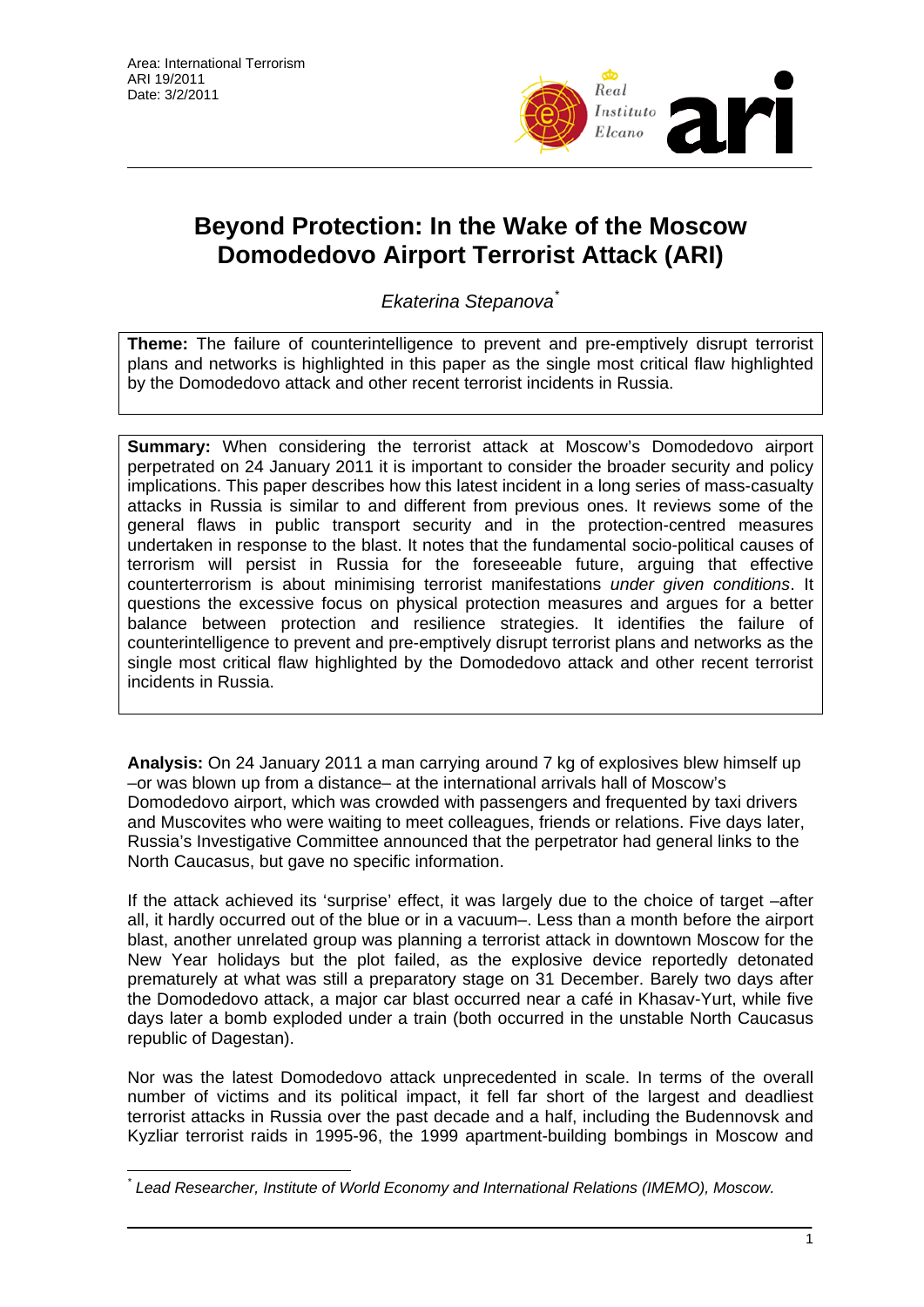

other cities, several passenger aircraft bombings and the large-scale hostage crises in Moscow (2002) and Beslan (2004). However, it was, indeed, a large-scale attack, with a single blast resulting in almost as many fatalities (35) and injured people (over 120) as the two previous terrorist bombings in Moscow –the nearly simultaneous blasts in the two central underground stations on 29 March 2010 that killed 40 people and injured 100–.

#### *What's New?*

Still, this latest blast in the long list of large-scale terrorist attacks in Russian urban areas and transport systems has demonstrated at least two new inter-related features. Both have to do with the choice of target, with (a) a large central airport building (rather than passenger aircraft) successfully targeted for the first time, and (b) the clear intention by the perpetrators, whoever they may be, to have both domestic and foreign casualties involved. That said, the latter should not necessarily be seen as an indicator, let alone proof, of a foreign connection in the attacks. The hasty attempts by the media or certain commentators to link the attack to foreign sources, including absurd references to Palestinian or Pakistani connections, lack any solid evidence at the time of writing.

Politically, as always, the two focal points remain the same 'main Russian questions' that were formulated in the classic literature of the  $19<sup>th</sup>$  century and since then have invariable been raised under dramatic circumstances in a variety of contexts: 'whom to blame?' and 'what is to be done?'. What is distinctive about the political and security implications of the Domodedovo blast is that, for the first time, it is the latter question, not the former, that strongly dominates the political discourse in its aftermath. Normally, the reverse has been the case, with the emphasis being placed on the perpetrators –their identity, motivation, origin and links and on the role of the North Caucasus as a source of terrorism and instability–. But this time, like a dozen times before, the perpetrator's general link to the North Caucasus was established relatively quickly and it appeared not only to hardly surprise anybody, but even to hardly bother anyone, at least inside Russia. Prime Minister Putin and representatives of the Russian Anti-terrorism Committee were careful to scotch any premature speculations about the specific involvement of Chechen or Nogai Islamists. Even the speculation about potential international implications, given a number of foreign casualties, fell far short of the familiar trend towards 'al-Qaedaisation'.

This time, the motivations underlying the attack were almost completely overshadowed by the primary focus on systemic flaws in transport infrastructure security and by the harsh criticism of the performance of security services, coming from both outside and within the government. The public focus appears to have shifted from 'who's to blame?' to a broader 'what went wrong?'. This can, in fact, be seen as a sign of the indirect general acknowledgement, rather than denial, of the long-term and persistent nature of the factors underlying terrorist violence in Russia. It appears to be no longer seriously questioned that terrorist attacks are likely to continue on a regular enough basis for Muscovites, and travellers in particular, to feel largely in the hands of fate in public places, but that at the same time they will be sufficiently irregular occurrences to prevent attacks from becoming banal and to maximise the public and political effects of every future major terrorist incident. A wary, but realistic understanding has been arising that counterterrorism capacity should be qualitatively upgraded on the assumption that the main underlying conditions and 'root causes' for continuing terrorist activity are likely to persist into the foreseeable and even distant future. As vividly illustrated by the reactions to the latest terrorist attack in Moscow, this assumption is becoming increasingly widespread, especially among the general public and security professionals, even if it is less willingly shared by some politicians and pundits.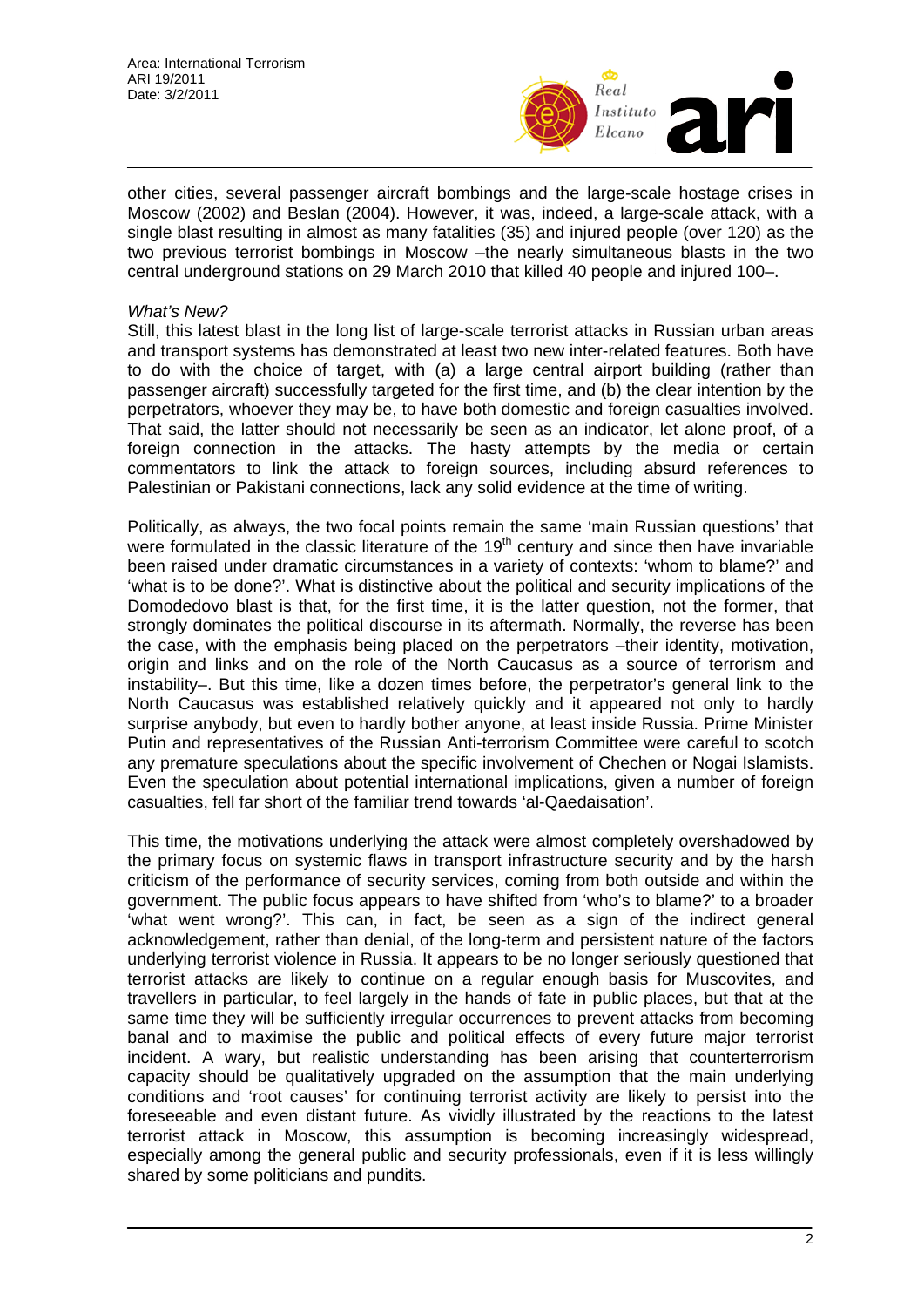

## *Public Transport Security: State and Private Sectors*

Major security breaches and overall security failure at the airport highlighted by the 24 January blast have not been disputed by anyone in Russia, the most senior officials included. While responsibility for the open-access space ('dirty area') at Domodedovo should have lain with all the main security structures, the airport's own security service and the Ministry of Interior (MVD) airport unit have been singled out for particular blame.

The MVD's poor handling of prophylactic measures in the airport's public access area, including its failure to systematically employ existing X-ray checks and to apply them to all public entrances, should, however, be placed in context. What stands out in this context is the government's clearly premature decision to dissolve the MVD's specialised antiterrorism units in 2008 in response to a four-year-long decline in terrorist activity that has, however, been followed by a new surge. The move left such first-rate security issues as hedging against terrorists largely at the discretion of the privately-owned airport and its security service. The reality is that the issue of the state/private balance and partnership in public and other critical infrastructure security was not systematically addressed in Russia prior to the Domodedovo attack. However, much of the ensuing discussion boiled down to attempts by select officials to shift not only the main blame for the blast itself, but also almost the full burden of responsibility for airport security onto private businesses.

For the sake of a more balance view, according to existing regulations the airport security service was only entrusted with ensuring the maximum safety within the 'clean access' area past registration and the mandatory luggage and passenger security checks, as rightly noted by Domodedovo's spokeswoman. This is exactly what the airport did by having qualitatively upgraded 'clean area' security over the past years and introducing and systematically applying to that object the best technical equipment to be found in Russian airports (it was the first in Russia to employ the highly-sophisticated full-body scanners). The upgrade came about as a result of the August 2004 terrorist attacks, when two outbound Domodedovo passenger planes were blown up in mid-air by female Chechen suicide bombers who managed to board the plane at the airport.

It should also be noted that, in the wake of the Domodedovo attack, the airport staff showed a significant degree of resilience in facilitating a rapid first response and in continuing operations, resuming full operational capacity within hours. Another minor, but positive, new development was a host of self-organised initiatives to help passengers after the blast (with people driving cars to the airport to offer free transport to the city). This came about through the medium of Internet-based social networks and blogs that were also one of the major sources of information on the attack and its aftermath (including, by some unverifiable bloggers' accounts, the President himself). Remarkably, in both cases, it was a case of private initiative and actors (businesses in the former case, private individuals in the latter case), not about state policy and structures.

Some of the main differences between many Western states (societies), on the one hand, and other large states such as Russia or China, on the other, are in their degree of state and private control of critical infrastructures. In the West, the need to protect partly or largely decentralised privately-owned and run assets that make up a significant or even the lion's share of critical, especially public transport, infrastructure (85% of all critical infrastructure in the US) has long been recognised as a security challenge in its own right, requiring comprehensive and precise regulation and division of responsibilities. In countries such as China or Russia, the much higher degree of default state control implies the need for a greater state role in infrastructure protection. The gradual privatisation of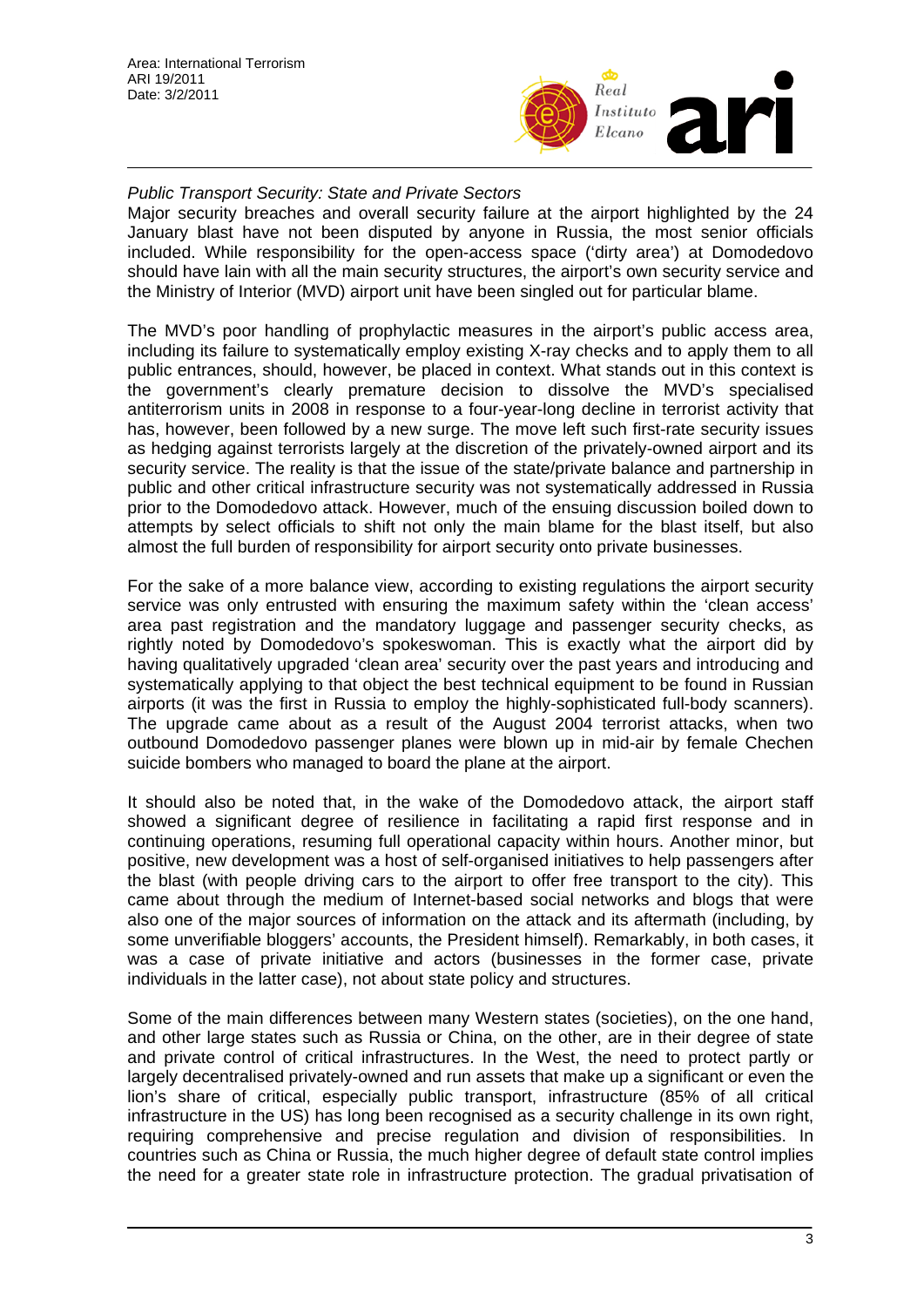

major public transport systems has deficiently taken into account the related security implications and has not been matched by the necessary adjustments to existing regulations and practices. The resulting security vacuum can quickly turn into chaos under stress, regardless of the cause (be it a terrorist attack or a major technological disruption). At present, in Russia, perhaps more than anywhere else, nothing can substitute for the state's leading role and responsibility for public transport and other critical infrastructure security, especially as regards both more specialised counterterrorism tasks and broader antiterrorism activities. After all, security in general and antiterrorism in particular have been one the Russian government's key declared priorities for the past decade.

#### *Beyond Protection: Resilience*

So far, the reaction of the state to the Domodedovo bombing has in many ways resembled the typical upgrade of general, mostly defensive, measures centred on physical protection that has followed every large-scale attack in Russia since the late 1990s and that then somehow fades away, although not without leaving some trace. Other typical measures include the amendments to anti-terrorist legislation that have been abundant in the past years. Along these partly chaotic and usually short-term and temporary reactions, some measures, however, are likely to stay for good and might even have a limited, but not negligible, longer-term security impact. Some of the measures suggested have already made it into Presidential orders to various Ministries. They include the drafting of a federal law on explosives and their marking for the purpose of detection by mid-2011, exploring the need for an integrated inter-agency body to supervise the development, production and use of technical security equipment on transport systems and in other public places and expanding the special cynologist service. Existing practices and regulations in a number of foreign countries affected by terrorism (including Spain, especially with regards to security measures on both air and rail transport) could be quite useful in this respect.

While tougher protective measures to increase transport and other critical infrastructure security are needed, a policy that emphasises protective measures is hardly fully adequate to the task. The basic starting point is that not all infrastructures can be protected from all threats and the level of protection cannot be the same for all critical infrastructures by default. While not all infrastructure systems are 'soft targets' (civil nuclear power plants are some of the best-guarded facilities), many other physical infrastructures and especially transport, information and communications systems are much less protected and often physically too extended to be fully protected. The range of vulnerable non-military targets is very wide and no state or society, however developed and economically advanced, can afford to protect them all. The large number and diversity of vulnerable 'soft' targets and the variety of forms and manifestations of terrorism, even in Russia where terrorism of North Caucasian origin still predominates, make it hard to predict the location and time of the next massive attack, including concrete critical infrastructure targets.

The past and present dynamics of terrorist attacks reveal that the main vulnerabilities to massive terrorist attacks have been underscored by the conjunction of major public gatherings and public infrastructure, especially public transport systems. However, as security increases around more predictable targets (for instance, airports and airlines), terrorists tend to shift their focus to less protected assets. In other words, if terrorists need a 'critical' target, they will find one: putting sophisticated scanners at airport entrances may increase the risk of explosions in passenger crowds just outside the airport building as they wait to go through security checks. More generally, enhancing counterterrorist protection measures for one target only makes it more likely for terrorists to favour another. This can be illustrated by the relatively recent worldwide trend of an increasing number of mass-